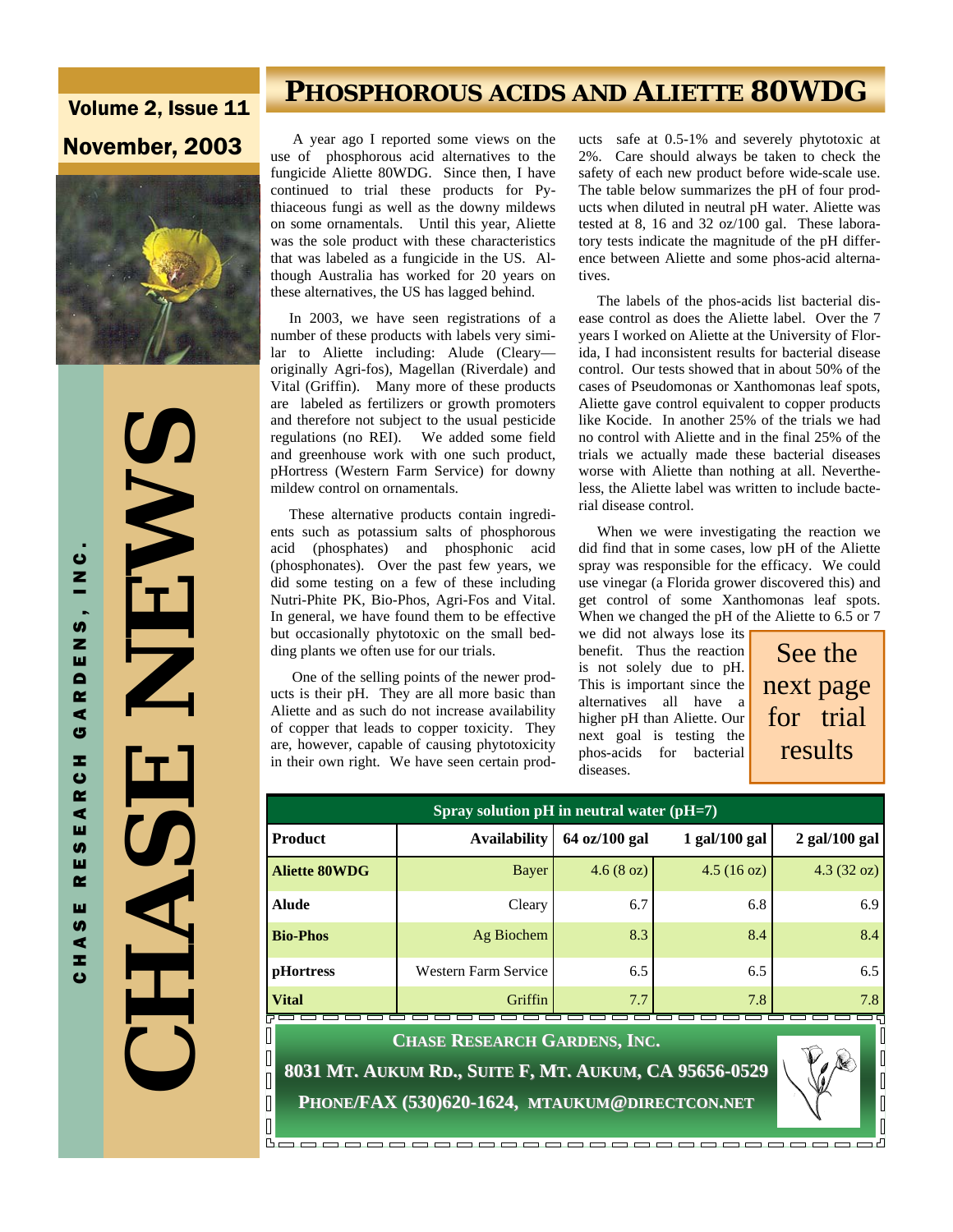### **PHOSPHOROUS ACID ALTERATIVES (CONTINUED)**

 We have been testing phos-acids over the past few years but really expanded our efforts in downy mildew this year. The tables below summarize our trials of both downy mildew (bottom, left) and Pythium and Phytophthora (bottom, right).

 Our downy mildew trials were both preventative and curative when the opportunity presented itself. The Limonium (statice 'Misty Blue') trial was performed in the field in San Diego County and the others were performed in our greenhouses. We have found that the phos-acid alternatives applied as foliar sprays are as effective as Aliette but the effective rate was always higher than that of Aliette. For instance, 64 oz/100 gal of pHortress was equal to 24-32 oz of Aliette in three trials. Bio-phos and Nutri-grow PK were applied at 128 oz/100 gal to equal a 24 oz rate of Aliette.

 Alude (agri-fos) was as effective as Aliette but we needed twice as much product to achieve the same result. Finally, Vital used at 64 was equal to 32 oz of Aliette and better when applied at 96 oz/100 gal. Be careful when using these alternatives since our experience indicates slight burning on some crops when they are used at effective rates for downy mildew control on ornamentals. All of the results reported in the table below gave very good-to-excellent control of downy mildew on these ornamentals.

 The results for our Pythium and Phytophthora trials are reported compared to the inoculated controls. Aliette was used at 12.8 to 16 oz/100 gal as a drench. The

| Crop        | <b>Aliette</b><br>$\sigma$ z/100 | <b>Phos-acid</b> | Result (oz/100<br>gal) |  |
|-------------|----------------------------------|------------------|------------------------|--|
| Limonium    | 32                               | pHortress        | Equal at 64 oz         |  |
| Snapdragon  | 24                               | pHortress        | Equal at 64 oz         |  |
|             |                                  | Vital            | Equal at 64 oz,        |  |
| Pansy       | 32                               | Bio-phos         | Same at 128 oz         |  |
|             |                                  | Nutri-phyte PK   | Same at 128 oz         |  |
| Blue Salvia | 32                               | Alude            | Same at 64 oz          |  |
|             |                                  | pHortress        | Same at 64 oz          |  |

**Downy Mildew Control with Aliette and phos-acids** 

phos-acids we used were also applied as soil drenches. Results were variable depending upon the disease and crop tested.

 We tried most of the products against Phytophthora aerial blight on vinca. Each worked at rates of 64 or 128 oz/100 gal when applied every 2-4 weeks (as did Aliette) when applied at 16 oz/100 gal—above the labeled rate of 12.8 oz/100 gal). The exception was Bio-phos applied at 128 or 256 oz gave no control. I believe this was a case of phytotoxicity primarily since the same product gave very good control of Phytophthora root rot on Spathiphyllum.



 Our trials have indicated that the phosacid alternatives can be as effective as Aliette for downy mildew, Pythium and Phytophthora when used at rates from 64 to 128 oz/100 gal. Remember that they are not drop-in replacements since the effective rates are always at least



The vinca on the left was treated with Nutri-Grow PK (256 oz/ 100 gal)

| <b>Phos acids for Pythium and Phytophthora</b> |                       |               |                     |
|------------------------------------------------|-----------------------|---------------|---------------------|
| <b>Product</b>                                 | Pathogen              |               | Plant Rate - degree |
| <b>Alude</b>                                   | Phytophthora          | Vinca         | 64 oz               |
| <b>Alude</b>                                   | Pythium               | Snapdragon    | 64 oz some          |
| <b>Alude</b>                                   | Pythium sp.           | Calla lily    | 64 oz none          |
| <b>Bio-Phos</b>                                | Phytophthora          | Spathiphyllum | 128 oz              |
| <b>Bio-Phos</b>                                | Phytophthora          | Vinca         | 128 or 256 oz       |
| <b>Nutri-Grow PK</b>                           | Phytophthora          | Vinca         | 64 oz               |
| <b>Nutri-Grow PK</b>                           | Pythium<br>irregulare | Lisianthus    | 128 oz<br>very good |
| Vital                                          | Phytophthora          | Vinca         | 96 oz               |
| Vital                                          | Pythium<br>irregulare | Snapdragon    | 96 oz none          |

#### twice, and often as much as four times, as high as Aliette rates. Their safety must be verified under each grower's conditions before widespread use. The advent of fungicide labels on some of these products (Alude and Vital) will allow legal substitution for Aliette. This is an excellent opportunity to compare pricing and safety to an industry standard.